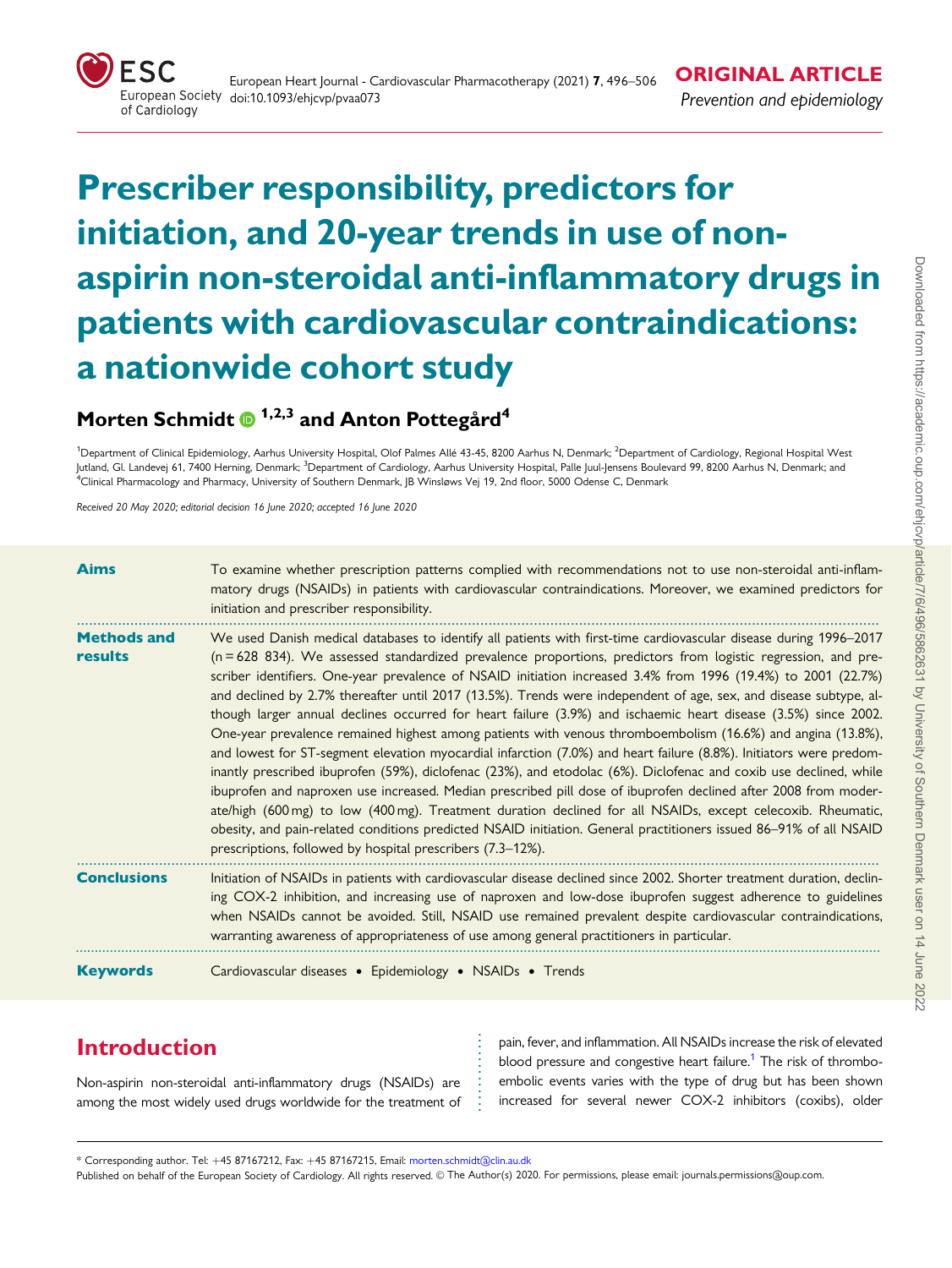<span id="page-1-0"></span>. COX-2 inhibitors (in particular diclofenac), and non-selective NSAID (in particular high-dose ibuprofen).<sup>1</sup>

Following several risk assessments by the Food and Drug Administration  $(FDA)^{2,3}$  and the European Medicines Agency  $(EMA)$ , $4-7$  $4-7$  international risk minimization measures have been implemented including box warning labelling on the potential cardiovascular risks and general recommendations to avoid use of NSAIDs in patients with cardiovascular disease. These recommendations also reflect the position from the European Society of Cardiology.<sup>[1](#page-10-0)</sup>

While general population trends show declining use of diclofenac and coxibs in Denmark, their use is persistently high in other Nordic countries such as Norway, Iceland, and Sweden.<sup>8</sup> These trends highlight a varying impact of international recommendations between countries, and likely also patient groups. Patients with existing cardiovascular disease are of key importance because NSAID use in this group is both common (due to age-related musculoskeletal comorbidity) and associated with higher absolute thromboembolic risk increase (due to higher baseline risk). Recent data indicate a persistent high prevalence of diclofenac use in patients with cardiovascular disease.<sup>9</sup> It remains unknown to what extent guidelines and regulatory actions have influenced use of NSAIDs in different cardiovascular subgroups.

We therefore studied temporal trends in NSAID use after firsttime diagnosed cardiovascular diseases, and identified predictors for initiation as well as prescriber responsibility.

# **Methods**

#### **Setting**

The Danish National Health Service (NHS) provides universal taxsupported health care, guaranteeing unfettered access to general practitioners and hospitals, and partial reimbursement for prescribed medications, including NSAIDs.<sup>10</sup> Accurate linkage of all registries at the individual level is possible in Denmark using the unique Central Personal Register number assigned to each Danish citizen at birth and to residents upon immigration.<sup>11</sup>

Over-the-counter (OTC) use of NSAIDs in Denmark is far less common than in many other countries.<sup>12</sup> Thus, all NSAIDs are available by prescription only, except for low-dose ibuprofen (200 mg pills) and diclofenac (between 16 July 2007 and 14 December 2008).<sup>12</sup>Over-thecounter sales of ibuprofen have moreover been restricted to age groups >\_18 years and one package per person per day since 2011, and pack sizes containing a maximum of 20 tablets since  $2013$ .<sup>[12](#page-10-0)</sup> Finally, regular users of NSAIDs that are available OTC have an economic incentive to obtain the drugs by prescription to receive reimbursement.<sup>[10](#page-10-0)</sup> The potential for identifying NSAID use from Danish prescription registries is therefore high with proportions of total sales captured of 66–70% during 2000–2013, increasing to 85% in 2018, for ibuprofen and virtually complete capture for all other non-aspirin NSAIDs.<sup>12</sup>

#### Data sources

We used the Danish National Patient Registry to identify the study cohorts, non-fatal outcomes, and comorbidities.<sup>13</sup> We used the Danish National Prescription Registry to identify all prescription fillings since 1995.<sup>[14](#page-10-0)</sup> We obtained information on all-cause mortality and migration status from the Danish Civil Registration System.<sup>11</sup>

#### Cardiovascular disease cohorts

The study cohorts were identified from the Patient Registry between 1 January 1996 and 31 December 2017, with follow-up data through 2018. Applying validated algorithms,<sup>[13,15](#page-10-0)</sup> we used inpatient diagnoses to identify stable angina pectoris, myocardial infarction [MI, including ST-segment elevation (STEMI) and non(N)STEMI], and ischaemic stroke; and in- and outpatient diagnoses to identify atrial fibrillation/flutter, heart failure, venous thromboembolism, valvular heart disease, and infective endocarditis. Both primary and secondary diagnoses were used.<sup>[15](#page-10-0)</sup> For infective endocarditis, we further restricted to patients with admission length  $>$ 2 weeks.<sup>16</sup>

Each of the cohorts was sampled separately (i.e. a patient may be included in more than one cohort). We restricted to first-time (incident) cardiovascular disease cohorts by excluding patients with inpatient or outpatient diagnoses of the index disease prior to our study period (i.e. from 1977 through 1995). Follow-up started at the date of the first-time diagnosis (index date).

#### Non-steroidal anti-inflammatory drug use

Information on usage of NSAID in the study period was obtained by identifying all filled prescriptions for NSAIDs (excluding glucosamine). The most frequently used individual NSAIDs were examined according to COX-selectivity as non-selective NSAIDs (ibuprofen and naproxen), older COX-2 inhibitors (diclofenac, meloxicam, and etodolac), and coxibs (celecoxib, etoricoxib, and rofecoxib).

#### Statistical analyses

First, we examined NSAID use after first-time cardiovascular diagnosis. We computed the 1- and 5-year prevalence of NSAID use. We standardized to the age distribution of the index cohort in 2000. We stratified by sex, age (at diagnosis), MI subtype, comorbidity burden (Charlson Comorbidity Index), and NSAID subtypes. We further described the prescribing characteristics of individual NSAIDs, including the proportion of NSAIDs prescribed, the median prescribed pill strength, 1-year accumulated dose distribution [light <15 daily defined dose (DDD), medium 15– 50 DDD, and heavy >50 DDD], and number of prescription redemptions among initiators (within 1 year from initiation).

Second, we characterized NSAID initiators and non-initiators (within 1 year after index date) according to demographics, comorbidity, and comedication use, both overall and according to accumulated dose. Comorbidity was based on the complete inpatient and outpatient medical history available in the Patient Registry (both primary or secondary diagnoses) of the comorbidities listed in Table  $1.13$  $1.13$  $1.13$  To increase the completeness of diagnoses of diabetes and chronic obstructive pulmonary disease, we also identified any previous dispensing of antidiabetic and re-spiratory medication.<sup>[14](#page-10-0)</sup> We also used the Prescription Registry to obtain information on comedication use defined by prescription fills within 90 days before enrolment (as chronic medication use is usually prescribed for 3 months at a time). $14$ 

Third, we determined the degree to which age, calendar period, comorbidities, and comedication use predicted NSAID initiation in patients with cardiovascular disease. As prior NSAID use is likely a strong predictor for future use, we restricted these analyses to patients without NSAID redemptions within 90 days before their cardiovascular diagnosis. We used multivariate logistic regression analysis to identify patient covariates predicting NSAID use within 1 year. The model included all covariates in Table [1](#page-2-0).

Fourth and last, we assessed the proportion of NSAID prescriptions issued by general practitioners, private practicing specialists, hospital prescribers and other prescribers (e.g. dentists).<sup>17</sup> All registry codes are

. . . . . . . . . . . . . . . . . . . . . . . . . . . . . . . . . . . . . . . . . . . . . . . . . . . . . . . . . . . . . . . . . . . . . . . . . . . . . . . . . . . . . . . . . . . . . . . . . . . . . . . . . . . . . . . . . . . . . . . . . . . . . . . . . . . . . . . . . . . . . . . . . . . . . . . . . . . . . . . . . . . . . . . . . . . .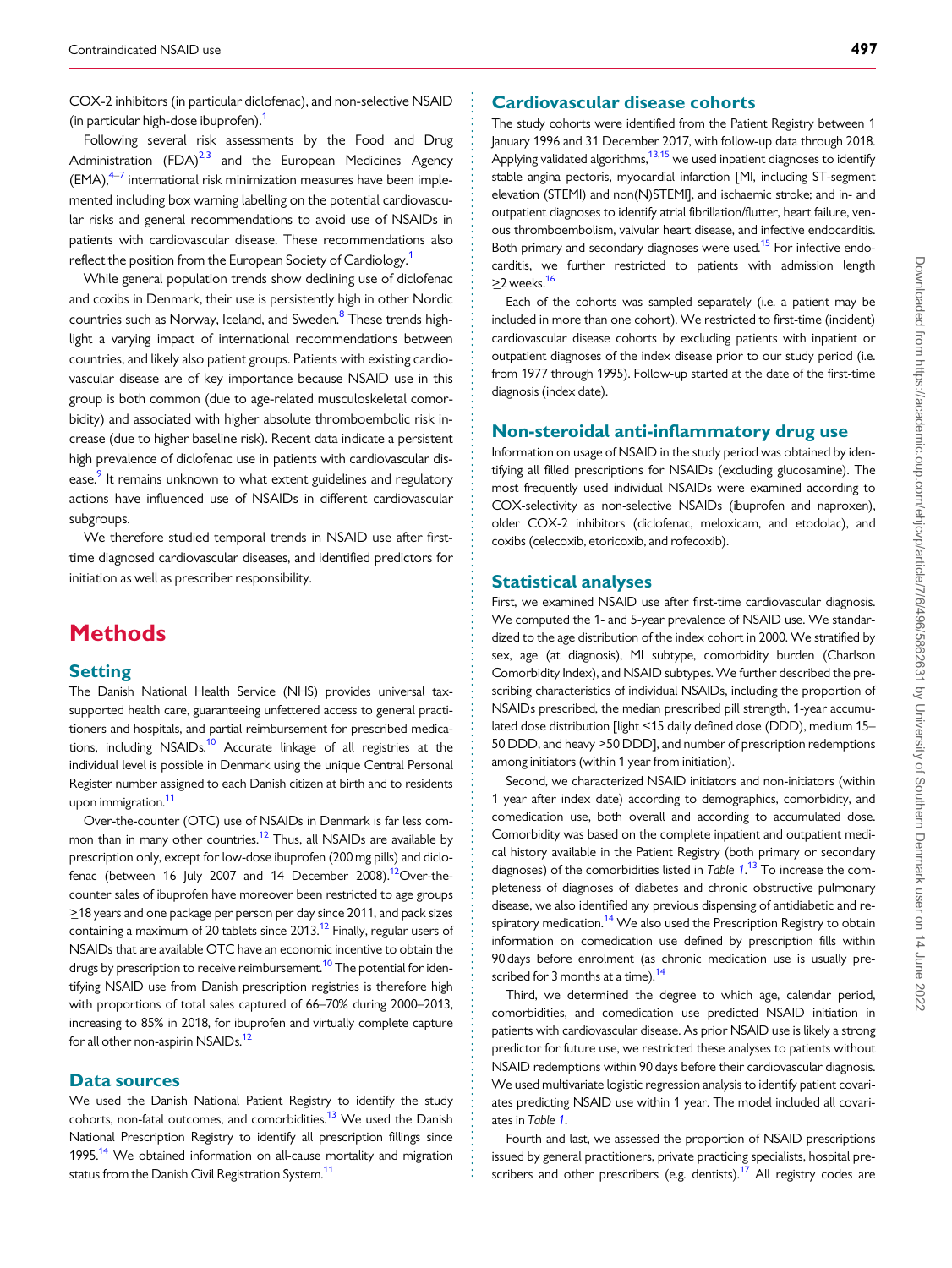|                             |      | 1-year prevalence |      |      |                                                        |         |      | 5-year prevalence     |      |         |                           |         |
|-----------------------------|------|-------------------|------|------|--------------------------------------------------------|---------|------|-----------------------|------|---------|---------------------------|---------|
|                             |      | Prevalence (%)    |      |      | Mean annual change $(\%)$                              |         |      | <b>Prevalence</b> (%) |      |         | Mean annual change $(\%)$ |         |
|                             |      | 1996 2002 2017    |      |      | 1996-2001 2002-2017 1996-2017 1996 2002 2013 1996-2001 |         |      |                       |      |         | 2002–2013 1996–2013       |         |
| Overall                     | 19.4 | 22.7              | 13.5 | 3.4% | $-2.7%$                                                | $-1.5%$ | 39.9 | 44.0                  | 34.4 | 2.1%    | $-2.0%$                   | $-0.8%$ |
| Ischaemic heart disease     | 17.4 | 20.9              | 9.9  | 4.1% | $-3.5%$                                                | $-2.0%$ | 36.4 | 40.9                  | 31.7 | 2.4%    | $-2.0%$                   | $-0.8%$ |
| Angina pectoris             | 22.1 | 24.7              | 13.8 | 2.3% | $-2.9%$                                                | $-1.8%$ | 44.6 | 47.6                  | 36.6 | 1.3%    | $-2.1%$                   | $-1.1%$ |
| Myocardial infarction       | 14.8 | 18.0              | 8.7  | 4.3% | $-3.5%$                                                | $-2.0%$ | 33.4 | 38.0                  | 30.5 | 2.8%    | $-1.8%$                   | $-0.5%$ |
| <b>NSTEMI</b>               | 18.1 | 20.3              | 9.6  | 2.4% | $-3.5%$                                                | $-2.2%$ | 41.9 | 41.5                  | 33.0 | $-0.2%$ | $-1.9%$                   | $-1.2%$ |
| <b>STEMI</b>                | 12.7 | 16.3              | 7.0  | 5.6% | $-3.8%$                                                | $-2.1%$ | 27.4 | 36.6                  | 28.8 | 6.7%    | $-1.9%$                   | 0.3%    |
| Atrial fibrillation/flutter | 18.2 | 20.4              | 10.9 | 2.5% | $-3.1%$                                                | $-1.9%$ | 37.5 | 39.3                  | 28.8 | 0.9%    | $-2.4%$                   | $-1.4%$ |
| Heart failure               | 17.3 | 21.0              | 8.8  | 4.2% | $-3.9%$                                                | $-2.4%$ | 32.4 | 37.6                  | 25.5 | 3.2%    | $-2.9%$                   | $-1.3%$ |
| Venous thromboembolism      | 20.8 | 24.1              | 16.6 | 3.2% | $-2.1%$                                                | $-1.0%$ | 43.1 | 46.6                  | 37.9 | 1.6%    | $-1.7%$                   | $-0.7%$ |
| Ischaemic stroke            | 16.9 | 20.6              | 10.4 | 4.4% | $-3.3%$                                                | $-1.8%$ | 34.6 | 38.8                  | 29.4 | 2.5%    | $-2.2%$                   | $-0.9%$ |
| Valvular heart disease      | 18.9 | 22.5              | 15.3 | 3.8% | $-2.1%$                                                | $-0.9%$ | 37.8 | 43.2                  | 34.9 | 2.9%    | $-1.8%$                   | $-0.5%$ |
| Infective endocarditis      | 13.8 | 18.6              | 11.8 | 7.0% | $-2.5%$                                                | $-0.7%$ | 30.2 | 33.6                  | 28.2 | 2.2%    | $-1.4%$                   | $-0.4%$ |

. . . . . . . . . . . . . . . . . . . . . . . . . . . . . . . . . . . . . . . . . .

<span id="page-2-0"></span>Table 1 Mean annual change in 1-year prevalence of NSAID use after first-time cardiovascular disease

NSTEMI, non-ST-segment elevation myocardial infarction; STEMI, ST-segment elevation myocardial infarction.

provided in [Supplementary material online,](https://academic.oup.com/ehjcvp/article-lookup/doi/10.1093/ehjcvp/pvaa073#supplementary-data) eTable 1. All analyses were conducted in STATA software V.16.1 (STATA, College Station, TX, USA).

# **Results**

#### Trends in overall non-steroidal anti-inflammatory drug use

Overall, the use of NSAIDs in patients with cardiovascular disease showed a slight decline throughout the study period (Figure 1 and Table 1). The overall 1-year prevalence initially increased from 1996 (19.4%) to 2002 (22.7%) after which it declined by an average of 2.9% annually to reach 13.5% in 2017 (mean annual decline 1996–2017 was 1.5%). Although higher, the 5-year prevalence followed a similar trajectory, from 40% in 1996, over 44% in 2002 (average annual increase of 2.1%) to 34% in 2013 (average annual decline of 2.0%). Temporal trends in prevalence of use was not influenced substantially by age-standardization and was independent of sex, age, and comor-bidity burden [\(Supplementary material online,](https://academic.oup.com/ehjcvp/article-lookup/doi/10.1093/ehjcvp/pvaa073#supplementary-data) eFigures 1 and 2).

Similar patterns in trends for 1- and 5-year prevalence were also observed for all individual cardiovascular diseases (Figure [2](#page-3-0)), including MI subtypes [\(Supplementary material online,](https://academic.oup.com/ehjcvp/article-lookup/doi/10.1093/ehjcvp/pvaa073#supplementary-data) eFigure 3). However, although similar relative trends were observed, the absolute changes in NSAID initiation differed substantially according to the underlying cardiovascular disease. The mean annual decrease in 1-year prevalence since 2002 was highest for patients with heart failure (3.9%), ischaemic heart disease overall (3.5%), ischaemic stroke (3.3%), atrial fibrillation/flutter (3.1%), infective endocarditis (2.5%), valvular heart disease (2.1%), and venous thromboembolism (2.1%). Accordingly, contraindicated NSAID initiation within 1 year following diagnosis remained in 2017 highest for patients with venous thromboembolism (16.6%), valvular heart disease (15.3%), and angina pectoris (13.8%)



Figure | Temporal trends in 1-year prevalence of non-aspirin non-steroidal anti-inflammatory drug use after first-time cardiovascular disease in Denmark (1996–2017).

and lowest for STEMI (7.0%) and heart failure (8.8%). Similarly, the 5 year prevalence of NSAID use for patients diagnosed in 2013 remained highest for patients with venous thromboembolism (37.9%), angina pectoris (36.6%), and valvular heart disease (34.9%) and lowest for heart failure (25.5%) and infective endocarditis (28.2%).

### Trends in individual non-steroidal anti-inflammatory drug use

The majority of NSAID initiators were prescribed ibuprofen (59%), followed by diclofenac (23%) and etodolac (6.3%) (Table [2](#page-4-0)). Correspondingly, the proportion of filled prescriptions was highest for ibuprofen (48%), followed by diclofenac (21%) and etodolac (7.4%). Over time, the use of ibuprofen and naproxen increased alongside a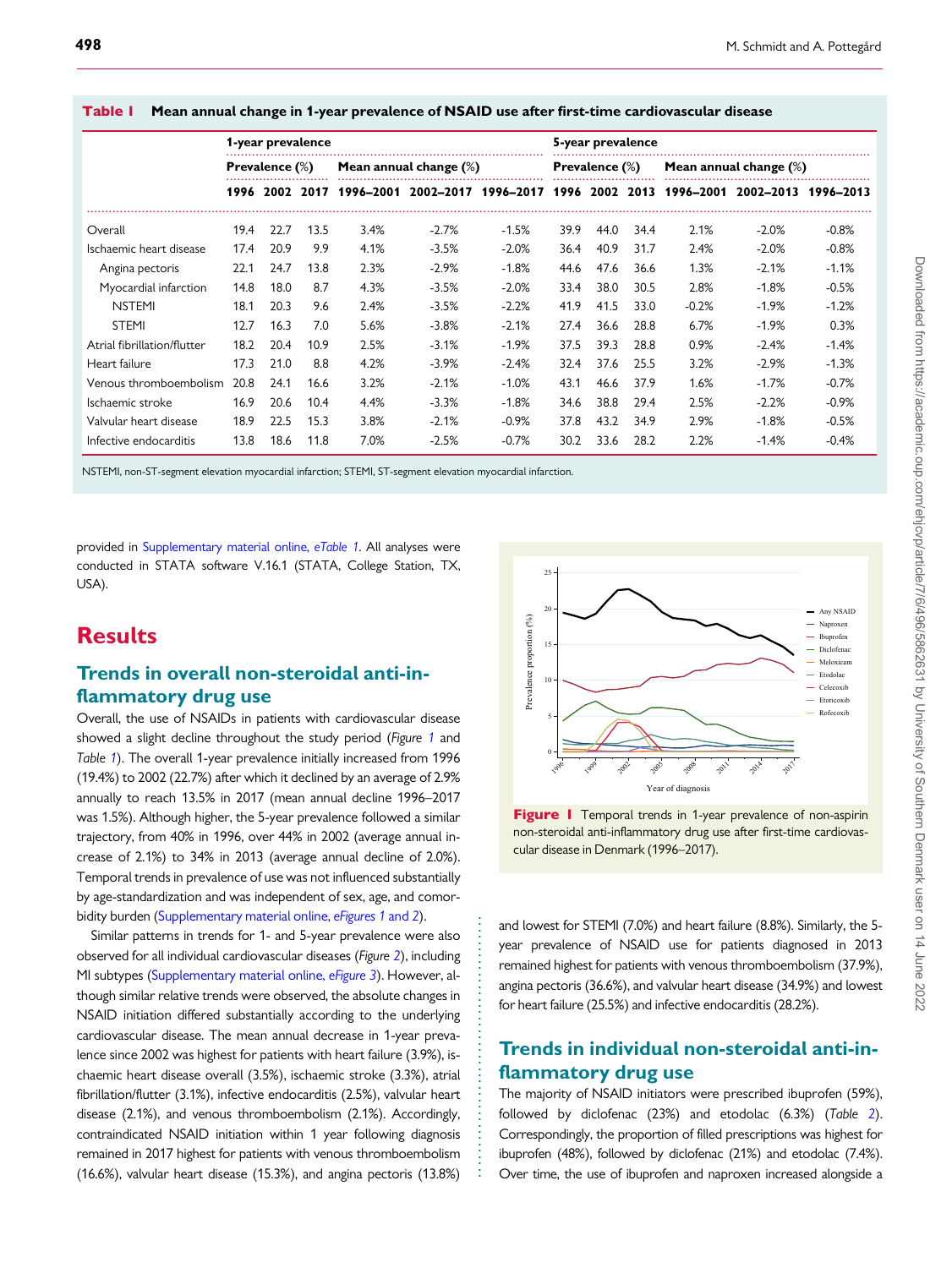<span id="page-3-0"></span>

Figure 2 Temporal trends in 1-year prevalence of non-aspirin non-steroidal anti-inflammatory drug use after first-time diagnosis of individual cardiovascular diseases in Denmark (1996–2017).

. . . . . . . . . . . . . .

. decline in the use of diclofenac, meloxicam, etodolac, and a marked drop in use of coxibs (Figure [1](#page-2-0) and [Supplementary material online,](https://academic.oup.com/ehjcvp/article-lookup/doi/10.1093/ehjcvp/pvaa073#supplementary-data) [eTable 2](https://academic.oup.com/ehjcvp/article-lookup/doi/10.1093/ehjcvp/pvaa073#supplementary-data)).

These trends were generally found to be consistent when assessing individual cardiovascular diseases (Table [1](#page-2-0) and Figure 2). As

exceptions, the prevalence of ibuprofen initiation 1 year after firsttime heart failure diagnosis remained stable with a recent tendency to decline. A similar tendency for declining prevalence in ibuprofen initiation since 2014 was also apparent for the other cardiovascular diseases.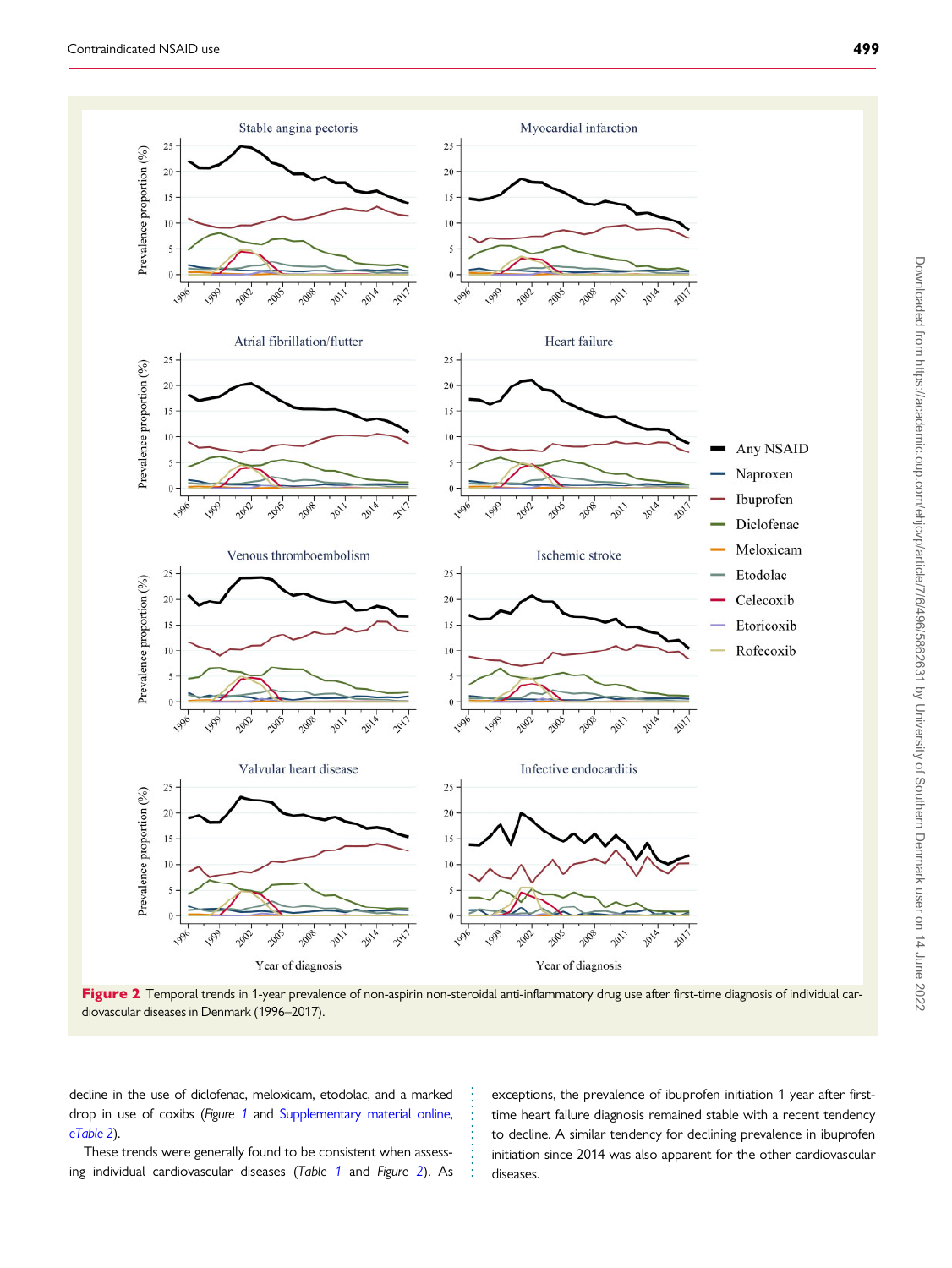<span id="page-4-0"></span>

| NSAID      | People            | Filled                  |               | Prescribed pill dose (mg), median (IQR) |               |                   |                                          |                                              | Number of prescription redemptions                                                                                                                                                                                                                                                                                     |                                                                            |
|------------|-------------------|-------------------------|---------------|-----------------------------------------|---------------|-------------------|------------------------------------------|----------------------------------------------|------------------------------------------------------------------------------------------------------------------------------------------------------------------------------------------------------------------------------------------------------------------------------------------------------------------------|----------------------------------------------------------------------------|
| type       | treated,<br>n (%) | prescriptions,<br>n (%) |               |                                         |               |                   |                                          |                                              | among initiators within 1 year,<br>median (IQR)                                                                                                                                                                                                                                                                        |                                                                            |
|            |                   |                         | 1996          | 2002                                    | 2017          | 1996-2017         | 1996                                     | 2002                                         | 2017                                                                                                                                                                                                                                                                                                                   | 1996–2017                                                                  |
| Any NSAID  | 116 167 (100)     | 303759 (100)            |               |                                         |               |                   | $5(2-8)$                                 | $5(2-8)$                                     | $3(1-5)$                                                                                                                                                                                                                                                                                                               |                                                                            |
| Naproxen   | 5541 (4.8)        | 11499 (3.8)             | 500 (250-500) | 500 (250-500)                           | 500 (500-500) | 500 (250-500)     |                                          |                                              |                                                                                                                                                                                                                                                                                                                        |                                                                            |
| lbuprofen  | 68 117 (59)       | 46 987 (48)             | 400 (400-600) | 600 (400-600)                           | 400 (400-600) | $(000 - 600)$ 00+ |                                          |                                              |                                                                                                                                                                                                                                                                                                                        |                                                                            |
| Diclofenac | 27 215 (23)       | 63 180 (21)             | $50(50-75)$   | $50(50-75)$                             | $50(50-75)$   | $50(50-75)$       | 4 (2-7)<br>4 (2-7)<br>4 (2-8)<br>5 (2-7) | $3(2-7)$<br>$4(2-7)$<br>$5(2-8)$<br>$5(2-7)$ | $\begin{array}{c} 3 (1-5) \\ 2 (1-5) \\ 2 (2+9) \\ 3 (2+1) \\ 4 (2-3) \\ 5 (2-3) \\ 5 (2-3) \\ 5 (2-3) \\ 5 (2-3) \\ 5 (2-3) \\ 5 (2-3) \\ 5 (2-3) \\ 5 (2-3) \\ 5 (2-3) \\ 5 (2-3) \\ 5 (2-3) \\ 5 (2-3) \\ 5 (2-3) \\ 5 (2-3) \\ 5 (2-3) \\ 5 (2-3) \\ 5 (2-3) \\ 5 (2-3) \\ 5 (2-3) \\ 5 (2-3) \\ 5 (2-3) \\ 5 (2-$ | $4 (2-7)$<br>$4 (2-7)$<br>$4 (2-7)$<br>$4 (2-7)$<br>$4 (2-8)$<br>$4 (3-8)$ |
| Meloxicam  | 542 (0.47)        | 1395 (0.46)             | $7.5(7.5-15)$ | $7.5(7.5-15)$                           | $15(7.5-15)$  | $7.5(7.5-15)$     |                                          |                                              |                                                                                                                                                                                                                                                                                                                        |                                                                            |
| Etodolac   | 7335 (6.3)        | 22 508 (7.4)            | $(006 - 300)$ | 800 (200-300)                           | 300 (200-300) | 006-002) 008      | $6(3-9)$                                 | $7(3-10)$                                    |                                                                                                                                                                                                                                                                                                                        | $6(3-10)$                                                                  |
| Celecoxib  | 4887 (4.2)        | 13 607 (4.5)            |               | 200 (200-200)                           | 200 (100-200) | $(00(-200)$       |                                          | $6(3-8)$                                     | $6(3-13)$                                                                                                                                                                                                                                                                                                              | $6(3-9)$                                                                   |
| Etoricoxib | 488 (0.42)        | 1041 (0.34)             |               | $(20 (90 - 120)$                        | 20 (120-120)  | 90 (90-120)       |                                          | $6(2-11)$                                    | $(1.5 - 10)$                                                                                                                                                                                                                                                                                                           | $(2-8)$                                                                    |
| Rofecoxib  | 4963 (4.3)        | 14 985 (4.9)            |               | $25(12.5-25)$                           |               | $25(12.5-25)$     |                                          | $6(3-9)$                                     |                                                                                                                                                                                                                                                                                                                        | $6(3-9)$                                                                   |

and [Supplementary material online,](https://academic.oup.com/ehjcvp/article-lookup/doi/10.1093/ehjcvp/pvaa073#supplementary-data) eTables 3 and 4) revealed that the median prescribed pill dose (mg) was stable over time at 500 [interquartile range (IQR) 250–500] for naproxen, 50 (50–75) for diclofenac, 300 (200–300) for etodolac, 200 (200–200) for celecoxib, 90 (90–120) for etoricoxib, and 25 (12.5–25) for rofecoxib. There was a tendency for an increase in the median prescribed pill dose of

meloxicam over time [overall median 7.5 (IQR 7.5–15) and in 2017

Temporal prescribing characteristics of individual NSAIDs (Table 2

Trends in dose and treatment duration and spacele the media presentation of inductor and NSADs (rate the median presentation of inductor (median NSADs (rate) was stable over time at the median precise of the median precis median 15 (IQR 7.5–15)]. The median prescribed pill dose for ibuprofen increased from 400 mg during 1996–2001 to predominantly 600 mg between 2002 and 2008, but then dropped again to 400 mg during 2009–2017. Among those initiating NSAIDs, the median number (IQR) of prescription redemptions per patient within 1 year was overall 4 (2-7), which reflected a reduction from 5 (2–8) in 1996 to 3 (1–5) in 2017. The median number of prescription redemptions per patient overall varied according to NSAID type, from 3 for ibuprofen to 6 for etodolac, celecoxib, and rofecoxib. However, the number of consecutive prescriptions per patient declined over time for naproxen (from 4 to 3), ibuprofen (from 4 to 2), diclofenac (from 4 to 3), meloxicam (from 5 to 4), etodolac (from 6 to 5), and etoricoxib (from 6 to 4),

#### Patient characteristics

but not celecoxib (6) (Table 2).

Overall, the prevalence of NSAID use increased with age up to 80 years after which it decreased for most NSAIDs except celecoxib and rofecoxib [\(Supplementary material online,](https://academic.oup.com/ehjcvp/article-lookup/doi/10.1093/ehjcvp/pvaa073#supplementary-data) eTables 2 and 5). Naproxen, ibuprofen, and diclofenac were used in all age groups, whereas meloxicam, etodolac, and coxibs were rarely prescribed in individuals below 50 years of age. The prevalence of individual comorbidities was generally similar across initiators of individual NSAIDs. However, meloxicam, etodolac, and coxibs were more frequently prescribed to individuals with rheumatic diseases or drug use suggestive of rheumatic disease (glucocorticoids and methotrexate) or pain syndromes (paracetamol and opioids). Coxibs were more often prescribed to individuals prescribed anti-ulcer drugs.

### Predictors for non-steroidal anti-inflammatory drug initiation

Whereas use of non-selective NSAIDs was independent of sex, female gender was associated with use of both older and newer COX-2 inhibitors (Table [3](#page-5-0)). Age below 50 years predicted initiation of naproxen, ibuprofen, and diclofenac. There was no strong association between age and meloxicam and etodolac. Older age strongly predicted initiation of coxibs. Calendar periods after 2006 predicted ibuprofen initiation. In contrast, recent calendar periods were increasingly inversely associated with initiation of diclofenac, meloxicam, etodolac, celecoxib, etoricoxib, and rofecoxib.

Comorbidity burden was overall also inversely related to NSAID initiation. Among individual comorbidities, the strongest predictors for NSAID initiation were osteoarthritis [odds ratio = 1.53, 95% confidence interval (CI) 1.49–1.56], rheumatoid arthritis (1.48, 95% CI 1.40–1.56), sleep apnoea (1.37, 95% CI 1.29–1.46), obesity (1.32, 95% CI 1.27–1.37), and chronic obstructive pulmonary disease (1.24, 95% CI 1.22–1.26).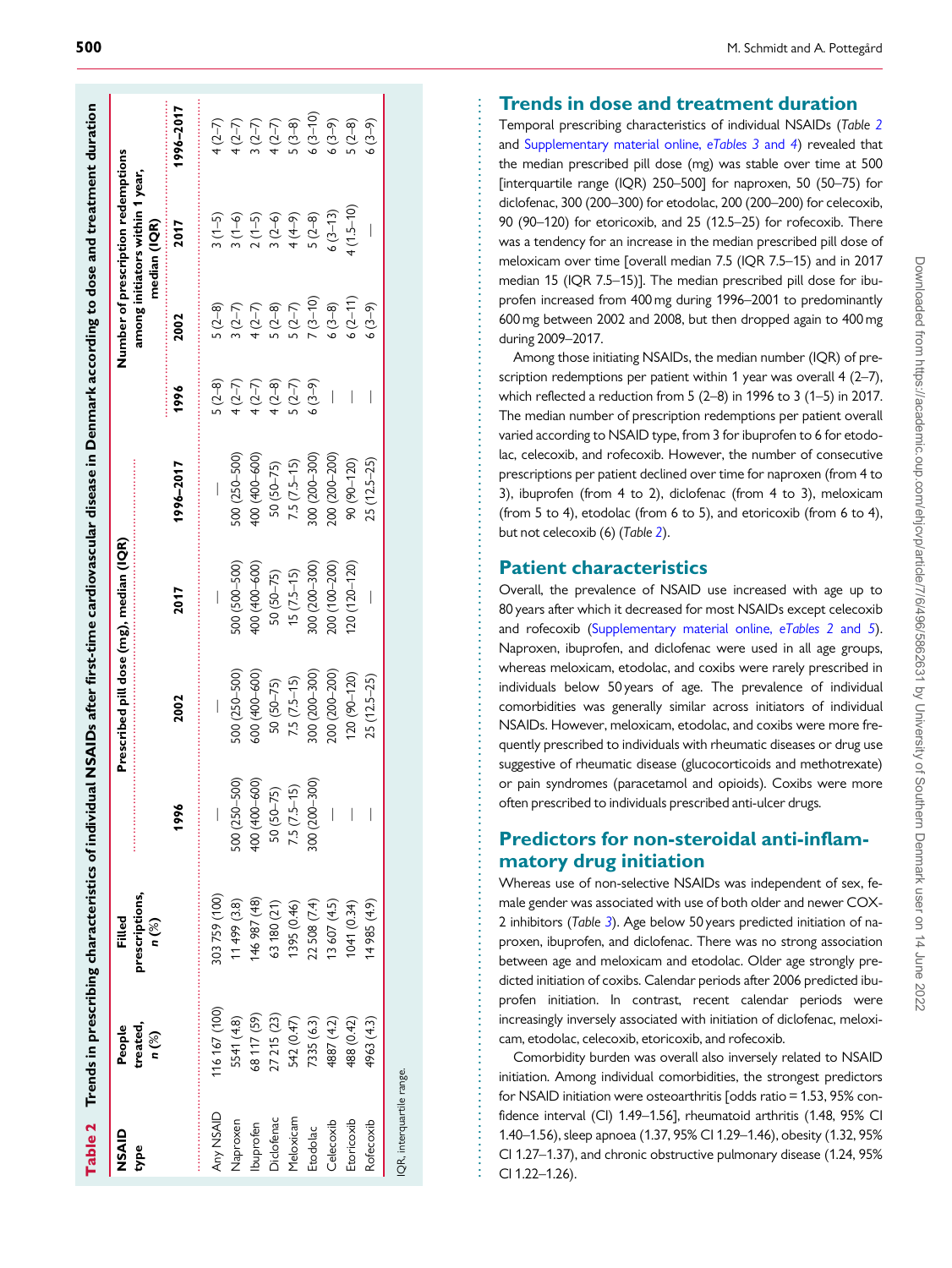<span id="page-5-0"></span>

|                                 |                     |                      |                       |                     | Adjusted odds ratio (95% confidence interval) |                       |                     |                           |                     |
|---------------------------------|---------------------|----------------------|-----------------------|---------------------|-----------------------------------------------|-----------------------|---------------------|---------------------------|---------------------|
|                                 | Overall             | Non-selective NSAIDs |                       |                     | Older COX-2 inhibito                          |                       | <b>Newer</b>        | COX-2 inhibitors (coxibs) |                     |
|                                 |                     | Naproxen             | lbuprofen             | Diclofena           | Meloxicarr                                    | Etodolac              | Celecoxit           | Etoricoxit                | Rofecoxib           |
| Sex                             |                     |                      |                       |                     |                                               |                       |                     |                           |                     |
| Male                            | $1.00$ (ref.)       | $1.00$ (ref.)        | 1.00 (ref.)           | 1.00 (ref.)         | $1.00$ (ref.)                                 | 1.00 (ref.)           | 1.00 (ref.)         | $1.00$ (ref.)             | $1.00$ (ref.)       |
| Female                          | $1.07(1.05 - 1.08)$ | $0.92(0.86 - 0.99)$  | $1.02(1.00 - 1.04)$   | $1.07(1.04 - 1.11)$ | $1.42(1.12 - 1.81)$                           | $(1.30(1.22 - 1.39))$ | $1.49(1.37 - 1.61)$ | $(1.30(1.22 - 1.39))$     | $1.07(1.04 - 1.11)$ |
| Age                             |                     |                      |                       |                     |                                               |                       |                     |                           |                     |
| <50 years                       | $1.00$ (ref.)       | $1.00$ (ref.)        | 1.00 (ref.)           | $1.00$ (ref.)       | $1.00$ (ref.)                                 | 1.00 (ref.)           | $1.00$ (ref.)       | $1.00$ (ref.)             | $1.00$ (ref.)       |
| 50-59 years                     | $0.89(0.86 - 0.91)$ | $0.88(0.78 - 0.98)$  | $0.85(0.82 - 0.88)$   | $0.91(0.86 - 0.96)$ | $1.29(0.80 - 2.07)$                           | $1.15(1.01 - 1.32)$   | $1.23(1.03 - 1.47)$ | $1.15(1.01 - 1.32)$       | $0.91(0.86 - 0.96)$ |
| $60-69$ years                   | $0.73(0.71 - 0.75)$ | $0.70(0.63 - 0.78)$  | $0.67(0.65 - 0.69)$   | $0.80(0.76 - 0.84)$ | $0.93(0.58 - 1.49)$                           | $1.14(1.01 - 1.29)$   | $1.26(1.07 - 1.49)$ | $1.14(1.01 - 1.29)$       | $0.80(0.76 - 0.84)$ |
| 70-79 years                     | $0.61(0.59 - 0.62)$ | $0.61(0.55 - 0.69)$  | $0.53(0.51 - 0.54)$   | $0.65(0.61 - 0.68)$ | $1.24(0.80 - 1.93)$                           | $1.07(0.95 - 1.21)$   | $1.50(1.28 - 1.77)$ | $1.07(0.95 - 1.21)$       | $0.65(0.61 - 0.68)$ |
| 80 years or more                | $0.47(0.45 - 0.48)$ | $0.47(0.42 - 0.54)$  | $0.37(0.36 - 0.39)$   | $0.52(0.49 - 0.55)$ | $1.03(0.65 - 1.63)$                           | $1.00(0.88 - 1.13)$   | $1.39(1.18 - 1.64)$ | $1.00(0.88 - 1.13)$       | $0.52(0.49 - 0.55)$ |
| Calendar year                   |                     |                      |                       |                     |                                               |                       |                     |                           |                     |
| 1996-2000                       | $1.00$ (ref.)       | $1.00$ (ref.)        | $1.00$ (ref.)         | 1.00 (ref.)         | $1.00$ (ref.)                                 | $1.00$ (ref.)         | $1.00$ (ref.)       | $1.00$ (ref.)             | 1.00 (ref.)         |
| 2001-2005                       | $1.07(1.05 - 1.10)$ | $0.62(0.56 - 0.68)$  | $1.12(1.09 - 1.16)$   | $0.87(0.83 - 0.90)$ | $0.19(0.14 - 0.27)$                           | $1.52(1.40 - 1.66)$   | $4.69(4.23 - 5.21)$ | $1.52(1.40 - 1.66)$       | $0.87(0.83 - 0.90)$ |
| 2006-2010                       | $0.85(0.84 - 0.88)$ | $0.56(0.50 - 0.62)$  | $1.31(1.27 - 1.35)$   | $0.69(0.66 - 0.72)$ | $0.11(0.07 - 0.17)$                           | $(61.1 - 66.0)$ 60.1  | $0.11(0.08 - 0.15)$ | $1.09(0.99 - 1.19)$       | 0.69 (0.66-0.72)    |
| 2011-2015                       | $0.73(0.71 - 0.75)$ | $0.67(0.61 - 0.74)$  | $1.43(1.39 - 1.47)$   | $0.30(0.28 - 0.31)$ | $0.08(0.05 - 0.12)$                           | $0.39(0.35 - 0.44)$   | $0.11(0.08 - 0.14)$ | $0.39(0.35 - 0.44)$       | $0.30(0.28 - 0.31)$ |
| 2016-2017                       | $0.61(0.59 - 0.63)$ | $0.67(0.59 - 0.76)$  | $1.29(1.24 - 1.34)$   | $0.18(0.17 - 0.20)$ | 0.03 (0.01-0.09)                              | $0.16(0.13 - 0.20)$   | $0.07(0.04 - 0.11)$ | $0.16(0.13 - 0.20)$       | $0.18(0.17-0.20)$   |
| Comorbidities                   |                     |                      |                       |                     |                                               |                       |                     |                           |                     |
| Diabetes                        | $1.06(1.03 - 1.09)$ | $1.12(1.00 - 1.26)$  | $1.06(1.02 - 1.09)$   | $1.07(1.01 - 1.13)$ | $1.24(0.82 - 1.88)$                           | $1.15(1.03 - 1.28)$   | $1.08(0.94 - 1.24)$ | $1.15(1.03 - 1.28)$       | $1.07(1.01 - 1.13)$ |
| Hypertension                    | $1.03(1.00 - 1.05)$ | $1.16(1.06 - 1.28)$  | $1.04(1.01 - 1.07)$   | $1.01(0.96 - 1.06)$ | $0.74(0.50 - 1.11)$                           | $1.04(0.95 - 1.14)$   | $0.98(0.88 - 1.10)$ | $1.04(0.95 - 1.14)$       | $1.01(0.96 - 1.06)$ |
| Obesity                         | $1.32(1.27 - 1.37)$ | $1.14(0.97 - 1.34)$  | $1.29(1.23 - 1.35)$   | $1.36(1.26 - 1.46)$ | $1.14(0.59 - 2.20)$                           | $1.30(1.12 - 1.51)$   | $1.25(1.02 - 1.54)$ | $1.30(1.12 - 1.51)$       | $1.36(1.26 - 1.46)$ |
| COPD                            | $1.24(1.22 - 1.26)$ | $1.25(1.16 - 1.35)$  | $1.22(1.19 - 1.24)$   | $1.26(1.22 - 1.31)$ | $1.11(0.85 - 1.45)$                           | $1.26(1.17-1.35)$     | $1.21(1.11 - 1.32)$ | $1.26(1.17-1.35)$         | $1.26(1.22 - 1.31)$ |
| Sleep apnoea                    | $1.37(1.29 - 1.46)$ | $1.35(1.05 - 1.72)$  | $1.37(1.28 - 1.46)$   | $1.20(1.04 - 1.38)$ | $0.74(0.10 - 5.32)$                           | $1.14(0.83 - 1.55)$   | $1.14(0.67 - 1.95)$ | $1.14(0.83 - 1.55)$       | $1.20(1.04-1.38)$   |
| Hyperthyroidism                 | 0.97 (0.92-1.02)    | $0.88(0.69 - 1.12)$  | $0.98(0.92 - 1.05)$   | 0.99 (0.89-1.09)    | $0.85(0.38 - 1.92)$                           | $0.89(0.72 - 1.10)$   | $0.95(0.75 - 1.20)$ | $0.89(0.72 - 1.10)$       | $0.99(0.89 - 1.09)$ |
| Osteoporosis                    | $0.90(0.87 - 0.94)$ | $0.89(0.75 - 1.06)$  | $0.93(0.89 - 0.97)$   | $0.89(0.82 - 0.97)$ | $.59(0.97 - 2.62)$                            | $0.97(0.84 - 1.12)$   | $0.86(0.72 - 1.04)$ | $0.97(0.84 - 1.12)$       | $0.89(0.82 - 0.97)$ |
| Rheumatoid arthritis            | $1.48(1.40 - 1.56)$ | $1.74(1.41 - 2.15)$  | $1.28(1.19 - 1.37)$   | $1.27(1.13 - 1.42)$ | $.76(0.93 - 3.33)$                            | $1.47(1.21 - 1.78)$   | $1.59(1.27 - 1.99)$ | $1.47(1.21 - 1.78)$       | $1.27(1.13 - 1.42)$ |
| SCTD                            | $1.08(1.03 - 1.13)$ | $1.18(0.97 - 1.43)$  | $1.08(1.01 - 1.14)$   | $1.08(0.98 - 1.18)$ | $12(0.61 - 2.05)$                             | $0.92(0.77 - 1.11)$   | $1.14(0.93 - 1.40)$ | $0.92(0.77 - 1.11)$       | $1.08(0.98 - 1.18)$ |
| Osteoarthritis                  | $1.53(1.49 - 1.56)$ | $1.33(1.21 - 1.46)$  | $1.46(1.42 - 1.50)$   | $1.41(1.36 - 1.47)$ | $1.85(1.38 - 2.48)$                           | $1.73(1.60 - 1.87)$   | $1.59(1.44 - 1.75)$ | $1.73(1.60 - 1.87)$       | $1.41(1.36 - 1.47)$ |
| Comorbidity burden <sup>c</sup> |                     |                      |                       |                     |                                               |                       |                     |                           |                     |
| None                            | 1.00 (ref.)         | $1.00$ (ref.)        | 1.00 (ref.)           | 1.00 (ref.)         | $1.00$ (ref.)                                 | 1.00 (ref.)           | $1.00$ (ref.)       | $1.00$ (ref.)             | 1.00 (ref.)         |
| $\sim$                          | 0.96 (0.94-0.98)    | $0.95(0.87 - 1.04)$  | $0.97(0.94 - 0.99)$   | $0.96(0.92 - 1.00)$ | $0.89(0.65 - 1.21)$                           | $0.94(0.87 - 1.02)$   | $1.03(0.94 - 1.14)$ | $0.94(0.87 - 1.02)$       | $0.96(0.92 - 1.00)$ |
| Moderate                        | $0.83(0.80 - 0.86)$ | $0.81(0.69 - 0.96)$  | $0.82(0.78 - 0.86)$   | $0.85(0.79 - 0.92)$ | $1.02(0.61 - 1.72)$                           | $0.89(0.78 - 1.03)$   | $0.92(0.78 - 1.09)$ | 0.89 (0.78-1.03           | $0.85(0.79 - 0.92)$ |
| Severe                          | $0.73(0.70 - 0.76)$ | $0.70(0.58 - 0.83)$  | $0.78(0.75 - 0.82)$   | $0.76(0.70 - 0.82)$ | $0.71(0.36 - 1.42)$                           | $0.62(0.52 - 0.74)$   | 0.81 (0.67-0.99)    | $0.62(0.52 - 0.74)$       | $0.76(0.70 - 0.82)$ |
| Medication use <sup>d</sup>     |                     |                      |                       |                     |                                               |                       |                     |                           |                     |
| Antiplatelet drugs              | $1.03(1.01 - 1.05)$ | $0.96(0.87 - 1.05)$  | $(1.01)(0.98 - 1.04)$ | $1.06(1.01 - 1.10)$ | $0.95(0.68 - 1.32)$                           | $1.11(1.02 - 1.21)$   | $1.03(0.94 - 1.14)$ | $1.11(1.02 - 1.21)$       | $1.06(1.01 - 1.10)$ |
| Anticoagulent drugs             | 0.77 (0.74-0.80)    | $0.84(0.71 - 0.99)$  | $0.75(0.71 - 0.78)$   | $0.77(0.71 - 0.84)$ | 0.90 (0.46-1.77                               | $0.80(0.68 - 0.95)$   | $0.97(0.79 - 1.18)$ | $0.80(0.68 - 0.95)$       | $0.77(0.71 - 0.84)$ |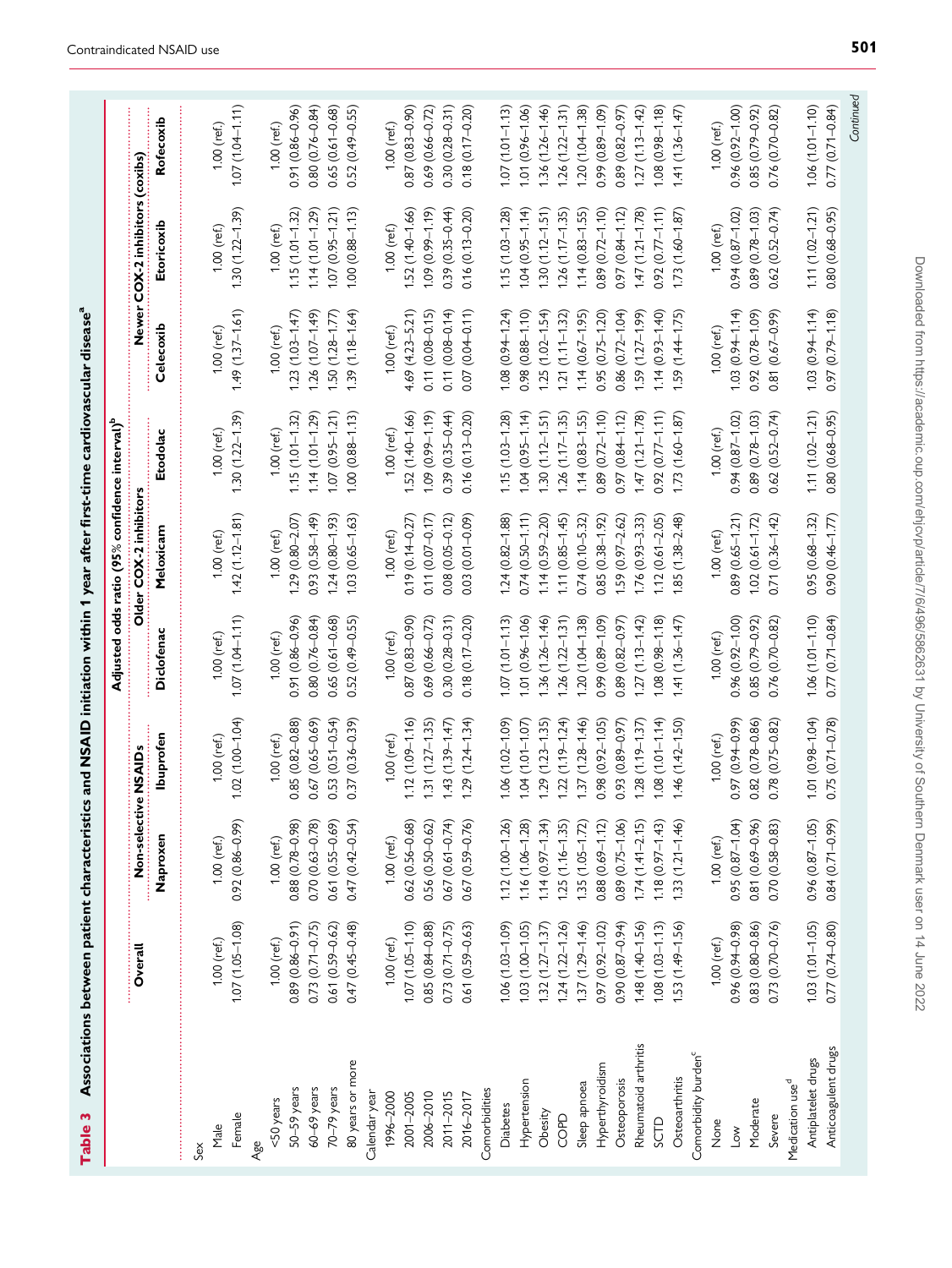|   | ۱ |
|---|---|
| ı |   |
|   |   |
|   |   |
| ٠ |   |
|   |   |
|   |   |
|   |   |
|   |   |
|   |   |
|   |   |
|   |   |
|   |   |
|   |   |

|                                                                                                                                                                                                                                                                                                                                                                                                                                                                                                                                                                                                                                                 |                       |                      |                       |                     | Adjusted odds ratio (95% confidence interval) <sup>b</sup> |                       |                       |                                 |                       |
|-------------------------------------------------------------------------------------------------------------------------------------------------------------------------------------------------------------------------------------------------------------------------------------------------------------------------------------------------------------------------------------------------------------------------------------------------------------------------------------------------------------------------------------------------------------------------------------------------------------------------------------------------|-----------------------|----------------------|-----------------------|---------------------|------------------------------------------------------------|-----------------------|-----------------------|---------------------------------|-----------------------|
|                                                                                                                                                                                                                                                                                                                                                                                                                                                                                                                                                                                                                                                 | Overall               | Non-selective NSAIDs |                       |                     | Older COX-2 inhibitors                                     |                       |                       | Newer COX-2 inhibitors (coxibs) |                       |
|                                                                                                                                                                                                                                                                                                                                                                                                                                                                                                                                                                                                                                                 |                       | Naproxen             | lbuprofen             | Diclofenac          | Meloxicam                                                  | Etodolac              | Celecoxib             | Etoricoxib                      | Rofecoxib             |
| <b>Statins</b>                                                                                                                                                                                                                                                                                                                                                                                                                                                                                                                                                                                                                                  | $1.08(1.05 - 1.11)$   | $1.15(1.02 - 1.29)$  | $1.11(1.08 - 1.15)$   | $1.06(1.00 - 1.12)$ | $0.85(0.46 - 1.57)$                                        | $(60.1 - 98.0)$ (50.8 | $0.85(0.71 - 1.01)$   | $0.97(0.86 - 1.09)$             | $1.06(1.00 - 1.12)$   |
| ACE inhibitors                                                                                                                                                                                                                                                                                                                                                                                                                                                                                                                                                                                                                                  | $.01(0.98 - 1.03)$    | $1.04(0.93 - 1.17)$  | $1.01(0.98 - 1.04)$   | $(6.1 - 1.093)$ 8   | $1.01(0.65 - 1.55)$                                        | $0.95(0.85 - 1.06)$   | $(0.93)(0.81 - 1.07)$ | $0.95(0.85 - 1.06)$             | $0.98(0.93 - 1.04)$   |
| <b>ARBs</b>                                                                                                                                                                                                                                                                                                                                                                                                                                                                                                                                                                                                                                     | 04 (1.00-1.07)        | $0.95(0.81 - 1.11)$  | $1.01(0.97 - 1.06)$   | $1.06(0.99 - 1.14)$ | $1.27(0.70 - 2.31)$                                        | $1.06(0.92 - 1.22)$   | $1.10(0.92 - 1.31)$   | $1.06(0.92 - 1.22)$             | $1.06(0.99 - 1.14)$   |
| Beta-blockers                                                                                                                                                                                                                                                                                                                                                                                                                                                                                                                                                                                                                                   | $.01(0.99 - 1.03)$    | $1.03(0.93 - 1.14)$  | $0.97(0.94 - 1.00)$   | $1.10(1.05 - 1.15)$ | $0.94(0.64 - 1.38)$                                        | $1.00(0.91 - 1.10)$   | $1.12(1.00 - 1.25)$   | $1.00(0.91 - 1.10)$             | $1.10(1.05 - 1.15)$   |
| CCBs                                                                                                                                                                                                                                                                                                                                                                                                                                                                                                                                                                                                                                            | $(0.1 - 0.99 - 1.04)$ | $0.96(0.86 - 1.06)$  | $1.01(0.98 - 1.04)$   | $0.96(0.91 - 1.01)$ | $1.22(0.88 - 1.71)$                                        | $1.13(1.03 - 1.24)$   | $1.04(0.93 - 1.17)$   | $1.13(1.03 - 1.24)$             | $0.96(0.91 - 1.01)$   |
| Diuretics                                                                                                                                                                                                                                                                                                                                                                                                                                                                                                                                                                                                                                       | 0.99 (0.97-1.01)      | $1.01(0.92 - 1.10)$  | $0.97(0.94 - 0.99)$   | $0.97(0.93 - 1.01)$ | $0.91(0.69 - 1.19)$                                        | $1.04(0.96 - 1.12)$   | $1.06(0.97 - 1.16)$   | $1.04(0.96 - 1.12)$             | $(0.97(0.93 - 1.01))$ |
| SSRI                                                                                                                                                                                                                                                                                                                                                                                                                                                                                                                                                                                                                                            | $1.03(1.00 - 1.06)$   | $0.76(0.64 - 0.89)$  | $1.04(1.00 - 1.08)$   | $1.09(1.02 - 1.16)$ | $1.24(0.79 - 1.94)$                                        | $1.09(0.96 - 1.23)$   | $1.14(0.99 - 1.30)$   | $1.09(0.96 - 1.23)$             | $1.09(1.02 - 1.16)$   |
| Antipsychotic drugs                                                                                                                                                                                                                                                                                                                                                                                                                                                                                                                                                                                                                             | 0.94 (0.90-0.98)      | $0.84(0.68 - 1.03)$  | 0.99 (0.93-1.04)      | $0.92(0.85 - 1.00)$ | $1.12(0.65 - 1.93)$                                        | $0.82(0.69 - 0.98)$   | $0.91(0.76 - 1.11)$   | $0.82(0.69 - 0.98)$             | $0.92(0.85 - 1.00)$   |
| Anti-ulcer drugs                                                                                                                                                                                                                                                                                                                                                                                                                                                                                                                                                                                                                                | $0.98(0.96 - 1.01)$   | $0.99(0.89 - 1.10)$  | $0.88(0.86 - 0.91)$   | $1.10(1.05 - 1.16)$ | $1.28(0.91 - 1.81)$                                        | $1.19(1.08 - 1.30)$   | $1.35(1.21 - 1.50)$   | $1.19(1.08 - 1.30)$             | $1.10(1.05 - 1.16)$   |
| Gout agents                                                                                                                                                                                                                                                                                                                                                                                                                                                                                                                                                                                                                                     | $.38(1.30 - 1.46)$    | $1.84(1.51 - 2.25)$  | $1.30(1.21 - 1.39)$   | $1.40(1.26 - 1.56)$ | $0.83(0.31 - 2.23)$                                        | $1.08(0.86 - 1.36)$   | $0.94(0.70 - 1.27)$   | $1.08(0.86 - 1.36)$             | $1.40(1.26 - 1.56)$   |
| Systemic glucocorticoids                                                                                                                                                                                                                                                                                                                                                                                                                                                                                                                                                                                                                        | $1.01(0.97 - 1.04)$   | $0.98(0.85 - 1.13)$  | $0.95(0.91 - 0.99)$   | $0.99(0.93 - 1.06)$ | $1.49(1.00 - 2.23)$                                        | $1.17(1.0 + 1.32)$    | $1.23(1.07 - 1.41)$   | $1.17(1.04 - 1.32)$             | $0.99(0.93 - 1.06)$   |
| Methotrexate                                                                                                                                                                                                                                                                                                                                                                                                                                                                                                                                                                                                                                    | $0.04(0.92 - 1.17)$   | $1.12(0.71 - 1.77)$  | $0.95(0.82 - 1.11)$   | $1.16(0.92 - 1.47)$ | $3.31(1.21 - 9.05)$                                        | $1.32(0.89 - 1.96)$   | $.50(0.95 - 2.37)$    | $1.32(0.89 - 1.96)$             | $1.16(0.92 - 1.47)$   |
| Paracetamol                                                                                                                                                                                                                                                                                                                                                                                                                                                                                                                                                                                                                                     | $(11(1.08 - 1.14))$   | $1.14(1.02 - 1.27)$  | $1.12(1.08 - 1.16)$   | $1.01(0.96 - 1.06)$ | $0.92(0.64 - 1.31)$                                        | $1.21(1.10 - 1.33)$   | $(1.29(1.16 - 1.44))$ | $1.21(1.10 - 1.33)$             | $1.01(0.96 - 1.06)$   |
| Opiods                                                                                                                                                                                                                                                                                                                                                                                                                                                                                                                                                                                                                                          | $1.05(1.02 - 1.07)$   | $0.93(0.83 - 1.05)$  | $(0.93(0.90 - 0.97))$ | $1.13(1.07 - 1.19)$ | $1.00(0.69 - 1.45)$                                        | $1.12(1.02 - 1.24)$   | $1.45(1.31 - 1.62)$   | $1.12(1.02 - 1.24)$             | $(1.13(1.07 - 1.19))$ |
| ACE, angiotensin-converting enzyme: ARB, angiotensin-Il receptor antagonists; CCBs, calcium channel blockers; DDD, daily defined dose; Glucocorticoids, systemic glucocorticoids; SCTD, systemic connective tissue disease; SS<br>Four categories of comorbidity burden were defined based on Charlson Comorbidity Index scores of 0 (none), 1 (low), 2 (moderate), and 3 or more (severe).<br>Restriction to those patients without ongoing NSAID treatment at time of their cardiovascular diagnosis.<br>Prescription filling within 90 days before index disease.<br>Adjusted for all the other variables.<br>serotonin reuptake inhibitors. |                       |                      |                       |                     |                                                            |                       |                       |                                 |                       |
|                                                                                                                                                                                                                                                                                                                                                                                                                                                                                                                                                                                                                                                 |                       |                      |                       |                     |                                                            |                       |                       |                                 |                       |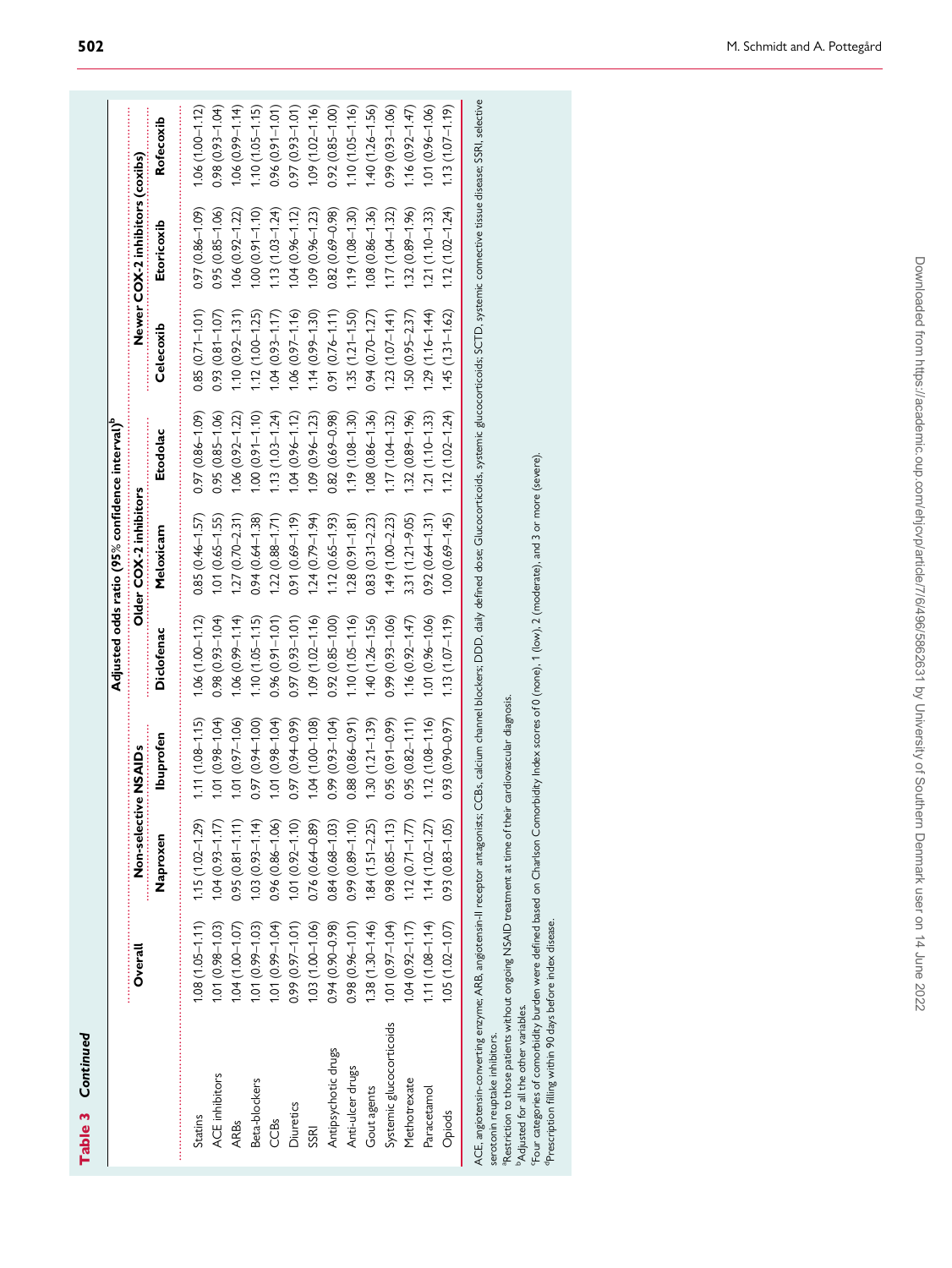

Figure 3 Prescriber responsibility for initiating non-aspirin non-steroidal anti-inflammatory drugs within 1 year after first-time cardiovascular disease (1996–2017).

. . . . . . . . . . . . . . . . . . . . . . . . . . . . . . . . . . . . . . . . . . . . . . . . . . . . . . . . . .

. Among individual drugs, gout agents most strongly predicted overall NSAID initiation (odds ratio = 1.38, 95% CI 1.30–1.46), primarily driven by use of naproxen (1.84, 95% CI 1.51–2.25), ibuprofen (1.30, 95% CI 1.21–1.39), and diclofenac (1.40, 95% CI 1.26–1.56). In contrast, paracetamol, opioids, antiulcer drugs, and systemic glucocorticoids were strongly associated with coxib initiation.

#### Prescriber responsibility

General practitioners issued 86–91% of the NSAID prescriptions to patients with first-time cardiovascular disease between 1996 and 2017, while hospital prescribers were responsible for 7.3–12% and private practicing specialists <1.1% of NSAID prescribing (Figure 3). The figures for general practice were driven by ibuprofen (84–89%), naproxen (90–93%), and diclofenac (87–93%), but even higher for meloxicam (77–100%), etodolac (94–97%), and etoricoxib (93– 100%). An exception was celecoxib with a lower proportion prescribed in general practice (56–90%) and a higher proportion of hospital prescribers (6.8–44%).

# **Discussion**

The prevalence of NSAID initiation after first-time cardiovascular disease has declined in Denmark by close to 3% annually since 2002. This trend was observed for all major cardiovascular diseases, but strongest for patients with heart failure and ischaemic heart disease. The overall trends, however, reflected large differences in the temporal use of individual NSAIDs. As recommended by clinical guidelines when NSAID use cannot be avoided, treatment duration was shortened, initiation of older and newer COX-2 inhibitors declined, and naproxen and low-dose ibuprofen use increased. Rheumatic, obesity, and pain-related comorbidity predicted NSAID initiation in general, whereas factors associated with gastrointestinal bleeding risk (older age, antiulcer drugs, systemic glucocorticoids, and severe comorbidity burden) predicted use of coxibs specifically. Despite declining overall trends, the prevalence of contraindicated NSAID initiation after newly diagnosed cardiovascular disease remained high, with general practice being the health care sector responsible for the vast majority of all NSAID prescriptions.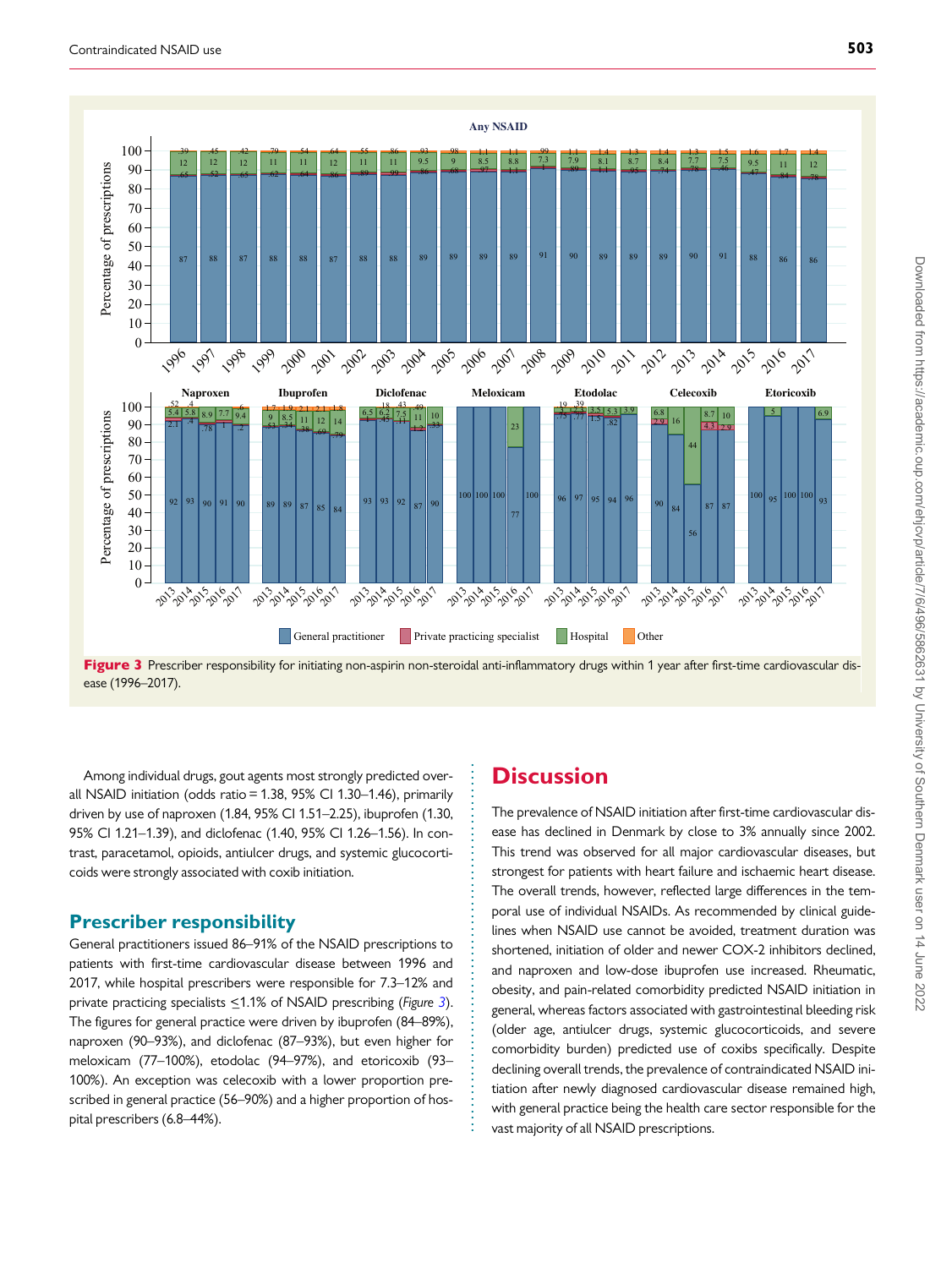#### <span id="page-8-0"></span>. Previous literature

Drug utilization studies are fundamental to identify and improve potential irrational drug prescribing habits. Few studies have examined nationwide trends and predictors of NSAID use in patients with cardiovascular disease. The available evidence, as summarized below, all indicate high-prevalent use of NSAID in cardiovascular patients across Europe, USA, and Canada, with a concerning higher proportion of older and newer COX-2 inhibitors used in these countries compared with Denmark.

Following a [2](#page-10-0)005 FDA warning, $^2$  initial studies of the rate of potentially inappropriate medication prescriptions in the USA decreased from 46% in 2006–2007 to 41% in 2009–2010,<sup>[18](#page-10-0)</sup> among which the prevalence of NSAID prescriptions showed the largest decline com-pared with other drug categories.<sup>[18](#page-10-0)</sup> However, subsequent data from the US National Health and Nutrition Examination Survey 2009– 2010 on self-reported NSAID use in patients with pre-existing cardiovascular disease showed higher prevalence of NSAID use among patients with vs. without cardiovascular disease (43% vs. 24%), consistent for both prescription (10% vs. 4%) and OTC use (38% vs. 22%). Fifty-four percent of cardiovascular patients reported prescribed NSAID use for 1 year or longer compared with 46% among those without cardiovascular disease.<sup>19</sup> When adjusting for age, sex, race, and education, the odds for NSAID use was overall 2.1-fold increased among individuals with vs. without cardiovascular disease, but with substantial variation within cardiovascular disease subtypes (1.6-fold for ischaemic heart disease and 0.8-fold for congestive heart failure).<sup>[19](#page-10-0)</sup> Another US study showed that prescribed NSAID for musculoskeletal pain management in subsequent years (2010–2013) increased from 14% to 16% in patients with hypertension, heart fail-ure, or chronic kidney disease.<sup>[20](#page-10-0)</sup>

A Canadian cohort study during 2012–2016 of 814 049 elderly patients  $\geq$  65 years with a musculoskeletal disorder and hypertension, heart failure, or chronic kidney disease showed an overall declining trend in prescription NSAID use over time, with an absolute reduction of 2.1% from 2012 (10%) to 2016  $(8.1\%)$ <sup>21</sup> The prescribing rate decreased relatively by 2.0% per quarter during the period. $21$  Almost one-fifth of all prescribed NSAID was coxibs (18%).<sup>21</sup>

An Italian study during 2008–2011 of 511 989 elderly patients >\_65 years with cerebro-cardiovascular disease showed a 21–48% prevalence of NSAID use across five different regions.<sup>22</sup> The prevalence of NSAID use decreased from 31% in 2008 to 23% in 2011 and was highest for nimesulide (9.6%) and diclofenac (7.5%), followed by ketoprofen (5.4%), ibuprofen (5.3%), coxibs (3.8%), ketorolac (2.4), piroxicam (1.9%), aceclofenac (1.3%), meloxicam (0.9%), and naproxen (0.7%). The highest proportion of new NSAID use was nimesulide (22% in 2011), diclofenac (21% in 2011), and coxibs (9% in 2011), which sum COX-2 selective agents to at least 30% of all NSAIDs in  $2011<sup>22</sup>$ 

Most recent, a German study compared diclofenac use before and after implementation of European risk minimization measures in 2013.<sup>9</sup> The study focused on the prevalence of congestive heart failure, ischaemic heart disease, peripheral arterial disease, and cerebrovascular disease among diclofenac initiators and found, similar to our study, that although use of diclofenac declined, the prevalence of NSAID initiators with cardiovascular contraindications remained high (12% in 2014). $9$  The study also reported on the diclofenac . . . . . . . . . . . . . . . . . . . . . . . . . . . . . . . . . . . . . . . . . . . . . . . . . . . . . . . . . . . . . . . . . . . . . . . . . . . . . . . . . . . . . . . . . . . . . . . . . . . . . . . . . . . . . . . . . . . . . . . . . . . . . . . . . . . . . . . . . . . . . . . . . . . . . . . . . . . . . . . . . . . . . . . . . . . .

prescribers in general (not only for cardiovascular patients) and found 61% prescribed by general practitioners, 22% by orthopaedists, 6.8% by surgeons, and [9](#page-10-0).1% by others.<sup>9</sup>

#### Interpretation of trends

While NSAIDs are generally now considered contraindicated in patients with cardiovascular disease (except pericarditis), $\frac{1}{1}$  it was not the case through the entire study period. The declining trends in prevalence since 2002 therefore likely in part reflect temporal changes in clinical guidelines and regulatory actions.

The FDA requested in 2005 revised NSAID labelling to include a boxed warning about the potential increased risk of cardiovascular disease.<sup>[2](#page-10-0)</sup> FDA warnings were further strengthened in 2015.<sup>3</sup> The EMA raised first concerns about the cardiovascular risks of coxibs as a class in 2005, and in 2006 also diclofenac (particularly at a high dose of 150 mg daily) and high-dose ibuprofen (2[4](#page-10-0)00 mg daily).<sup>4</sup> As smaller risks with use of other NSAIDs could not be excluded, the EMA recommended use of NSAIDs at the lowest effective dose for the shortest possible duration.<sup>4</sup> Updated risk assessments were carried out by the EMA in the following years: in 2012, previous conclusions were confirmed but also added that naproxen may be associated with lower thromboembolic risk than other NSAIDs although small risks cannot be excluded<sup>[5](#page-10-0)</sup>; in 2013, a firm conclusion was drawn that diclofenac use was associated with an elevated risk of acute cardiovascular events<sup>6</sup>; and in 2015 that ibuprofen in high dose ( $\geq$ 2400 mg/day) increased cardiovascular risks to a degree similar to coxibs and diclofenac, that moderate dose (1200–2400 mg/day) likely increased risk in a dose-dependent manner, and that low dose  $(\leq 1200 \text{ mg/day})$  did not increase risk.<sup>7</sup> Dexibuprofen was expected to have similar cardiovascular risk as high-dose of ibuprofen when used at equipotent doses. The clinical impact of a potential reduced antiplatelet drug effect of acetylsalicylic acid when administered concomitantly with ibuprofen/dexibuprofen remains debated.<sup>7</sup> Latest the EMA called in 2017 again for another safety assessment of diclofenac.<sup>23</sup> As a result, data accumulate on the cardiotoxicity of diclofenac,  $8,24$  prompting recent withdrawal of OTC diclofenac also in Norway and Sweden,<sup>25</sup> although the final EMA report is yet to be made public.

The Danish Medicines Agency issued the first national warning about diclofenac in 2008 after which OTC diclofenac was prohibited.<sup>12</sup> Latest, the European Society of Cardiology stated in 2016 their position that NSAIDs should in general not be used in patients with established or at high risk of cardiovascular disease and when prescribing traditional NSAIDs, older selective COX-2 inhibitors such as diclofenac, should be avoided.<sup>1</sup> The Danish Society for Cardiology has adapted this position.<sup>26</sup>

The overall trends in NSAID use paralleled widely with trends for the whole Danish population<sup>8,12</sup> and were thus not specific or markedly better for patients with cardiovascular disease. Nonetheless, considering the changes to national and international recommendations above, our results are encouraging in showing a substantial and ongoing decline in NSAID use since 2002, with a particular decline in use of coxibs after 2004 and diclofenac after 2008, but also a beginning decline in ibuprofen use after 2014. Moreover, the general shift away from selective COX-2 inhibitors towards ibuprofen/naproxen supports adherence to guideline recommendations when NSAID cannot be avoided. Finally, the general reduction in treatment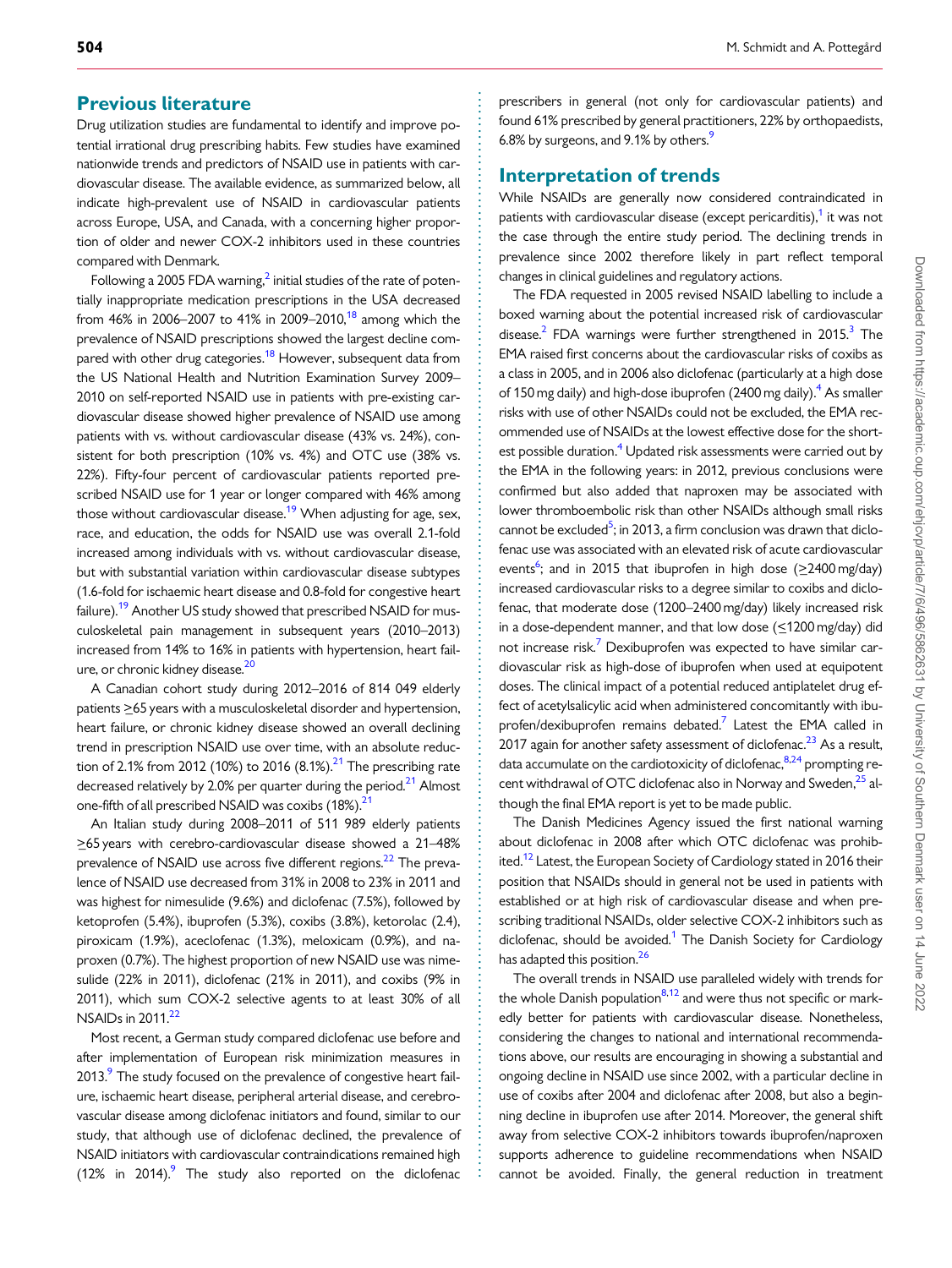<span id="page-9-0"></span>. duration and shift from predominantly moderate/high to low-dose ibuprofen supports the EMA recommendation of lowest effective dose for the shortest possible duration.<sup>[4,5](#page-10-0)</sup>

The relatively short delay from guideline changes to clinical implications in Denmark, likely reflected a combination of supportive digital health solutions and a long tradition for and adherence to national guidelines.<sup>10</sup> Still, it should be noted that adherence to guidelines does not alone explain the trend in use as the decline started in 2002, that is, before the first FDA/EMA (2005)<sup>2,4</sup> and Danish (2008)<sup>12</sup> recommendations. The establishment of the Institute for Rational Pharmacotherapy in Denmark in 1999 with its impact on general practitioners' prescribing habits and enforcement of paracetamol as the first-line drug for pain management likely contributed to reduce NSAID use in the early period of the decline.<sup>27</sup>

Despite these positive trends, the recommendation from the European Society of Cardiology to consider NSAIDs contraindicated in patients with cardiovascular disease is clear.<sup>[1](#page-10-0)</sup> A continuous 1-year prevalence of NSAID use in 2017 close to 15%, increasing to above 30% within 5 years, is therefore too high. Part of the explanation for this apparent high-prevalent contraindicated use is likely that NSAIDs previously was thought to be risk-neutral in low doses and short treatment periods. Both assumptions are incorrect as general rules. While ibuprofen in low doses (<1200 mg/day) according to EMA recommendations are considered safe for low-risk populations, $\frac{7}{1}$  it is not the case in the presence of cardiovascular disease.<sup>1</sup> The cardiovascular risks of older COX-2 inhibitors as diclofenac are clinical relevant even at low doses and also short treatment durations.<sup>24</sup> The adverse event rate thus increases at time of initiation and accumulate thereafter.

#### Strengths and limitations

The 22-year nationwide inclusion period provided high statistical precision and enabled subgroup analyses of individual cardiovascular diseases and NSAIDs. The population-based design in the setting of a tax supported, universal healthcare system largely removed selection biases stemming from selective inclusion of specific hospitals, health insurance systems, or age groups.<sup>10</sup> The prescription data, including prescriber information, are considered valid.<sup>[14](#page-10-0),[17](#page-10-0)</sup> Moreover, NSAID use was not based on written prescriptions, but on actual dispensing at pharmacies.<sup>14</sup> Required copayments increased the likelihood of compliance, although any non-compliance would not influence the estimated proportion of patients prescribed NSAIDs. Any OTC use of ibuprofen or diclofenac would only underestimate results.<sup>12</sup>

The algorithms identifying the individual cardiovascular diseases have all been validated and found adequate with positive predictive values around 93% for angina pectoris,<sup>15</sup> 97% for MI (96% for STEMI and 92% for NSTEMI),<sup>15</sup> 95% for atrial fibrillation/flutter,<sup>15</sup> 76%–84% for heart failure,  $15,28$  $15,28$  88% for venous thromboembolism,  $15$  97% for ischaemic stroke,<sup>13</sup> 96% for valvular heart disease,<sup>15</sup> and 90% infective endocarditis.<sup>16</sup> The mortality and migration data were accurate and complete.<sup>11</sup>

#### Implications

The persistent high-prevalent contraindicated NSAID use in patients with newly diagnosed cardiovascular disease is a major public health concern that needs attention from health care authorities and relevant medical societies. A novel finding in our study was the assessment of prescriber responsibility, which documents the central role of general practice. Although general practitioners should be acknowledged for their contributions to overall declining and more differentiated NSAID use in patients with cardiovascular disease as described above, the burden of minimizing the remaining contraindicated NSAID use, however, also lies in general practice given that 9 out 10 such prescriptions are issued here.

### **Conclusions**

Following regulatory actions and changes in clinical guidelines, initiation of NSAIDs after newly diagnosed cardiovascular disease has declined consistently in Denmark since 2002, and most for patients with heart failure or ischaemic heart disease. Temporal changes in prescribing behaviour towards shorter treatment periods, less use of COX-2 inhibitors—in particular diclofenac and coxibs—and more naproxen and low-dose ibuprofen, indicate adherence to clinical guidelines when NSAIDs cannot be avoided. Despite these overall encouraging utilization trends, contraindicated NSAID use remain too common, being initiated in more than one in 10 cardiac patients within a year after diagnosis, increasing to above three in 10 patients within 5 years. Safer alternatives to pain relief should always be sought out before initiating NSAIDs in the presence of cardiovascular disease. Interventions to promote appropriateness of use, in particular targeted at general practitioners, are warranted.

# Supplementary material

[Supplementary material](https://academic.oup.com/ehjcvp/article-lookup/doi/10.1093/ehjcvp/pvaa073#supplementary-data) is available at European Heart Journal -Cardiovascular Pharmacotherapy online.

#### Acknowledgements

Martin Thomsen Ernst is acknowledged for assisting with data management and analysis.

# Data permission

The study was approved by the Danish Data Protection Agency.

#### Funding

. . . . . . . . . . . . . . . . . . . . . . . . . . . . . . . . . . . . . . . . . . . . . . . . . . . . . . . . . . . . . . . . . . . . . . . . . . . . . . . . . . . . . . . . . . . . . . . . . . . . . . . . . . . . . . . . . . . . . . . . . . . . . . . . . . . . . . . . . . . . . . . . . . . . . . . . . . . . . . . . . . . . . . . . . . . .

M.S. is supported by the Novo Nordisk Foundation (NNF19OC0054908).

# Transparency declaration

The lead author affirms that the manuscript is an honest, accurate, and transparent account of the study being reported; that no important aspects of the study have been omitted; and that any discrepancies from the study as planned have been explained.

# Ethics committee approval

No ethical committee approval was needed.